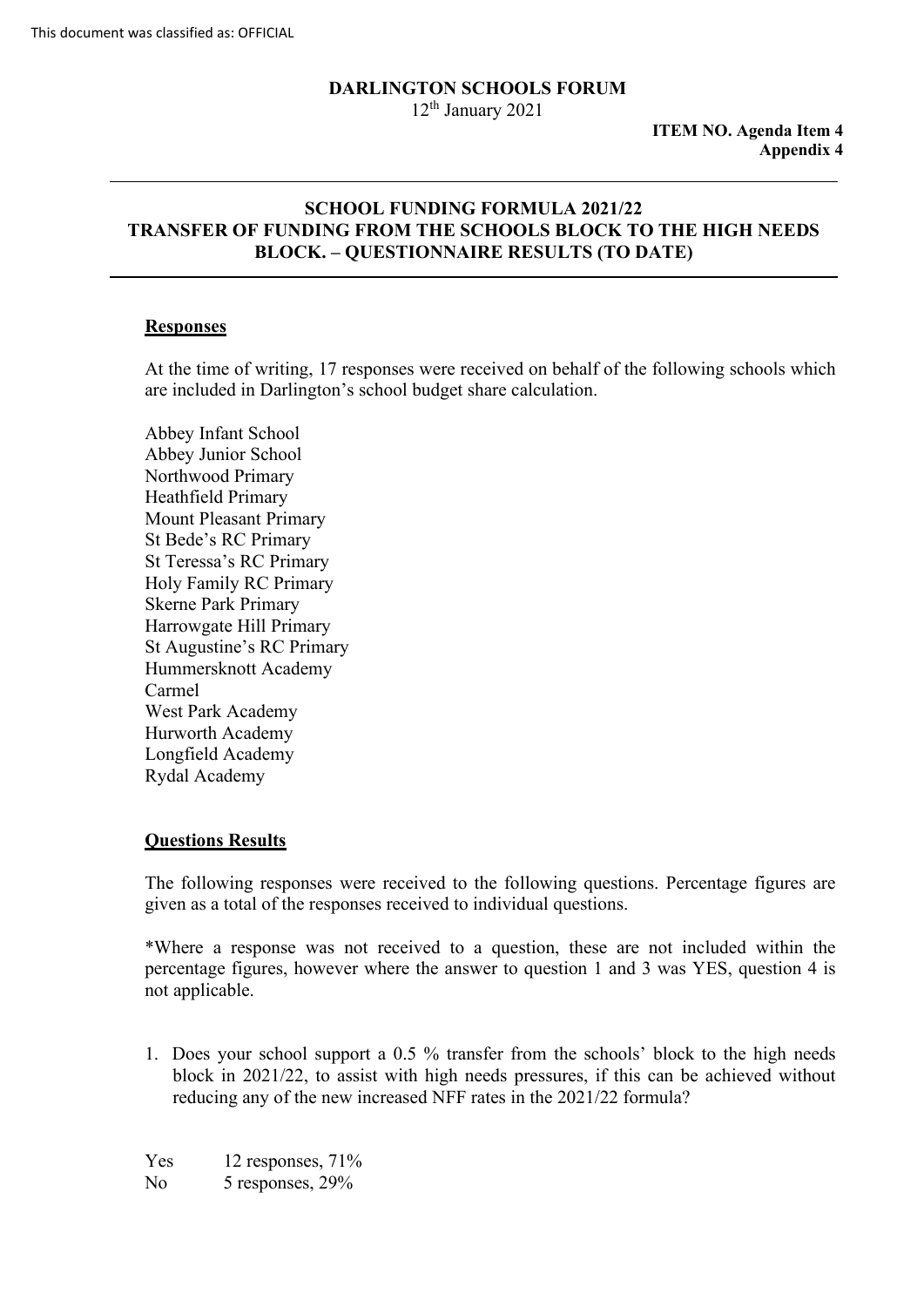2. Does your school support a 0.5 % transfer from the schools' block to the high needs block in 2021/22, to assist with high needs pressures, if this means that some of the new increased NFF rates for 2021/22 will have to be slightly reduced in the 2021/22 formula?

Yes  $No$ 0 responses,  $0\%$ 16 responses,  $100\%$ 

 3. Does your school support a lower transfer from the schools' block to the high needs block in 2021/22, to assist with high needs pressures, up to the maximum achievable whilst still implementing the new increased NFF rates for 2021/22? This transfer would be capped at 0.5%. This transfer would be capped at 0.5%. (i.e. the transfer would be the difference between the 2021/22 formula and school block allocation, plus any previous years underspend capped at 0.5% as per the transfer limit).

Yes 12 responses,  $71%$ 

 $No$  $5$  responses,  $29%$ 

 4. If your school does not support any of the transfers suggested in question 1 to 3, do you support a transfer in 2021/22 from the schools' block to the high needs block? If so, at what level would your school be willing to support?

| <b>Yes</b>     | $0^*$ responses, $0\%$ |
|----------------|------------------------|
| N <sub>0</sub> | 5 responses, 100%      |

# **Comments**

#### In support

- $O<sub>1</sub>$ We need to do something as a school community, this is the fairest option
- $O<sub>1</sub>$ Happy for this to be done if schools are not adversely affected
- $O1$ We are aware of the deficit budget on high needs and agree with the 0.5% transfer
- $Q<sub>3</sub>$ I believe this is the fairest option
- $Q<sub>3</sub>$ As long as schools are not adversely affected financially.
- $Q<sub>3</sub>$ We need to ensure that the majority of the funding is in line with the NFF